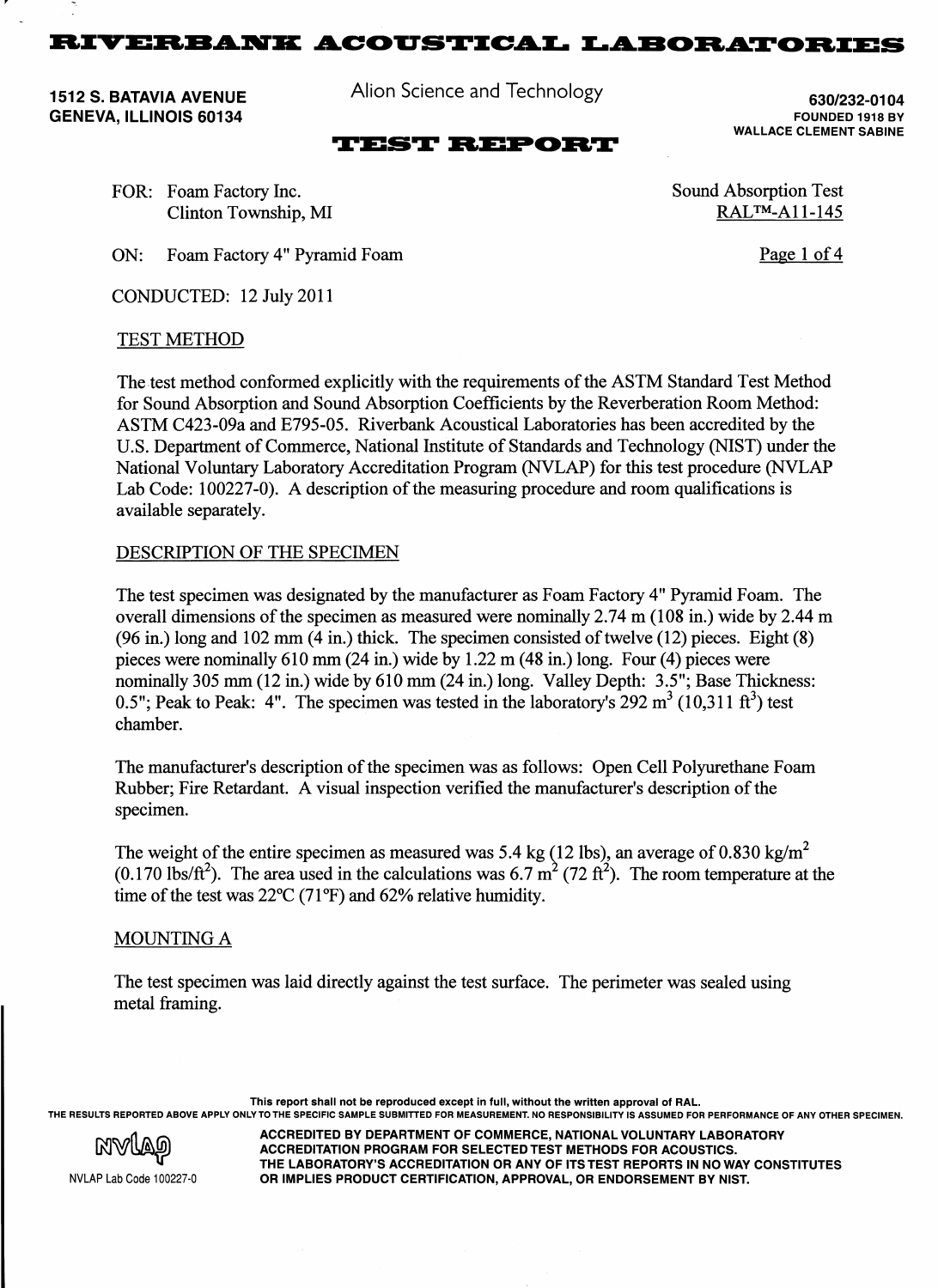$\bf RIVERBANK$   $\bf ACOUSTICAL$   $\bf LABORATORIES$ 

1512 S. BATAVIA AVENUE GENEVA, ILLINOIS 60134

Alion Science and Technology

630/232-01 04 FOUNDED 1918 BY WALLACE CLEMENT SABINE

# **TEST REPORT**

Foam Factory Inc.

RAL™-A11-145

12 July 2011

Page 2 of 4

### TEST RESULTS

| 1/3 Octave Center | Absorption          | <b>Total Absorption</b> |
|-------------------|---------------------|-------------------------|
| Frequency         | Coefficient         | In Sabins               |
| (Hz)              |                     |                         |
| 100               | 0.31                | 21.99                   |
| ** $125$          | 0.28                | 20.40                   |
| 160               | 0.28                | 20.00                   |
| 200               | 0.34                | 24.36                   |
| $** 250$          | 0.39                | 28.36                   |
| 315               | 0.56                | 40.57                   |
| 400               | 0.65                | 46.95                   |
| ** 500            | 0.74                | 53.09                   |
| 630               | 0.75                | 54.10                   |
| 800               | 0.74                | 53.18                   |
| 1000<br>$***$     | 0.69                | 49.83                   |
| 1250              | 0.65                | 46.83                   |
| 1600              | 0.69                | 49.61                   |
| ** 2000           | 0.75                | 54.13                   |
| 2500              | 0.85                | 61.23                   |
| 3150              | 0.93                | 66.73                   |
| ** 4000           | 0.96                | 68.84                   |
| 5000              | 1.00                | 72.14                   |
|                   | $C \wedge A - 0.65$ |                         |

 $SAA = 0.65$  $NRC = 0.65$ 

This report shall not be reproduced except in full, without the written approval of RAL. THE RESULTS REPORTED ABOVE APPLY ONLY TO THE SPECIFIC SAMPLE SUBMITTED FOR MEASUREMENT. NO RESPONSIBILITY IS ASSUMED FOR PERFORMANCE OF ANY OTHER SPECIMEN.



ACCREDITED BY DEPARTMENT OF COMMERCE, NATIONAL VOLUNTARY LABORATORY ACCREDITATION PROGRAM FOR SELECTED TEST METHODS FOR ACOUSTICS. THE LABORATORY'S ACCREDITATION OR ANY OF ITS TEST REPORTS IN NO WAY CONSTITUTES OR IMPLIES PRODUCT CERTIFICATION, APPROVAL, OR ENDORSEMENT BY NIST.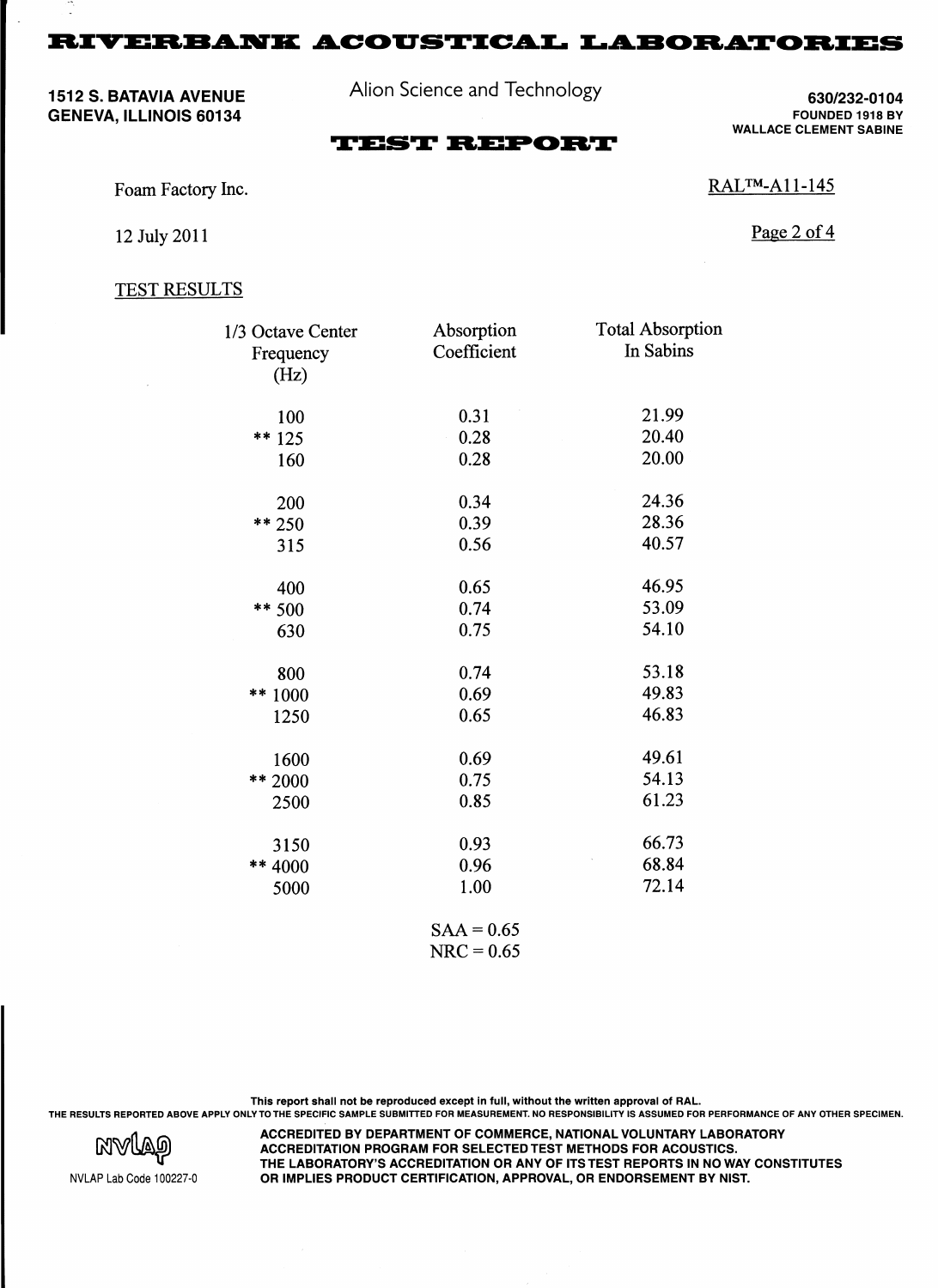**5,9(5%\$1. \$&2867,&\$/ /\$%25\$725,(6**

1512 S. BATAVIA AVENUE GENEVA, ILLINOIS 60134

Alion Science and Technology

630/232-01 04 FOUNDED 1918 BY WALLACE CLEMENT SABINE

## **TEST REPORT**

Foam Factory Inc.

12 July 2011

RAL™-All-145

Page 3 of 4

### TEST RESULTS (Continued)

The sound absorption average (SAA) is defined as a single number rating, the average, rounded to the nearest 0.01, of the sound absorption coefficient of a material for the twelve one-third octave bands from 200 through 2500 Hz, inclusive.

The noise reduction coefficient (NRC) is defined from previous versions of this same test method as the average of the coefficients at 250, 500, 1000, and 2000 Hz, expressed to the nearest integral multiple of 0.05.

Approved by Tested by David L. Moyer Dean Victor

Senior Experimentalist

Laboratory Manager

This report shall not be reproduced except in full, without the written approval of RAL. THE RESULTS REPORTED ABOVE APPLY ONLY TO THE SPECIFIC SAMPLE SUBMITTED FOR MEASUREMENT. NO RESPONSIBILITY IS ASSUMED FOR PERFORMANCE OF ANY OTHER SPECIMEN.



ACCREDITED BY DEPARTMENT OF COMMERCE, NATIONAL VOLUNTARY LABORATORY ACCREDITATION PROGRAM FOR SELECTED TEST METHODS FOR ACOUSTICS. THE LABORATORY'S ACCREDITATION OR ANY OF ITS TEST REPORTS IN NO WAY CONSTITUTES OR IMPLIES PRODUCT CERTIFICATION, APPROVAL, OR ENDORSEMENT BY NIST.